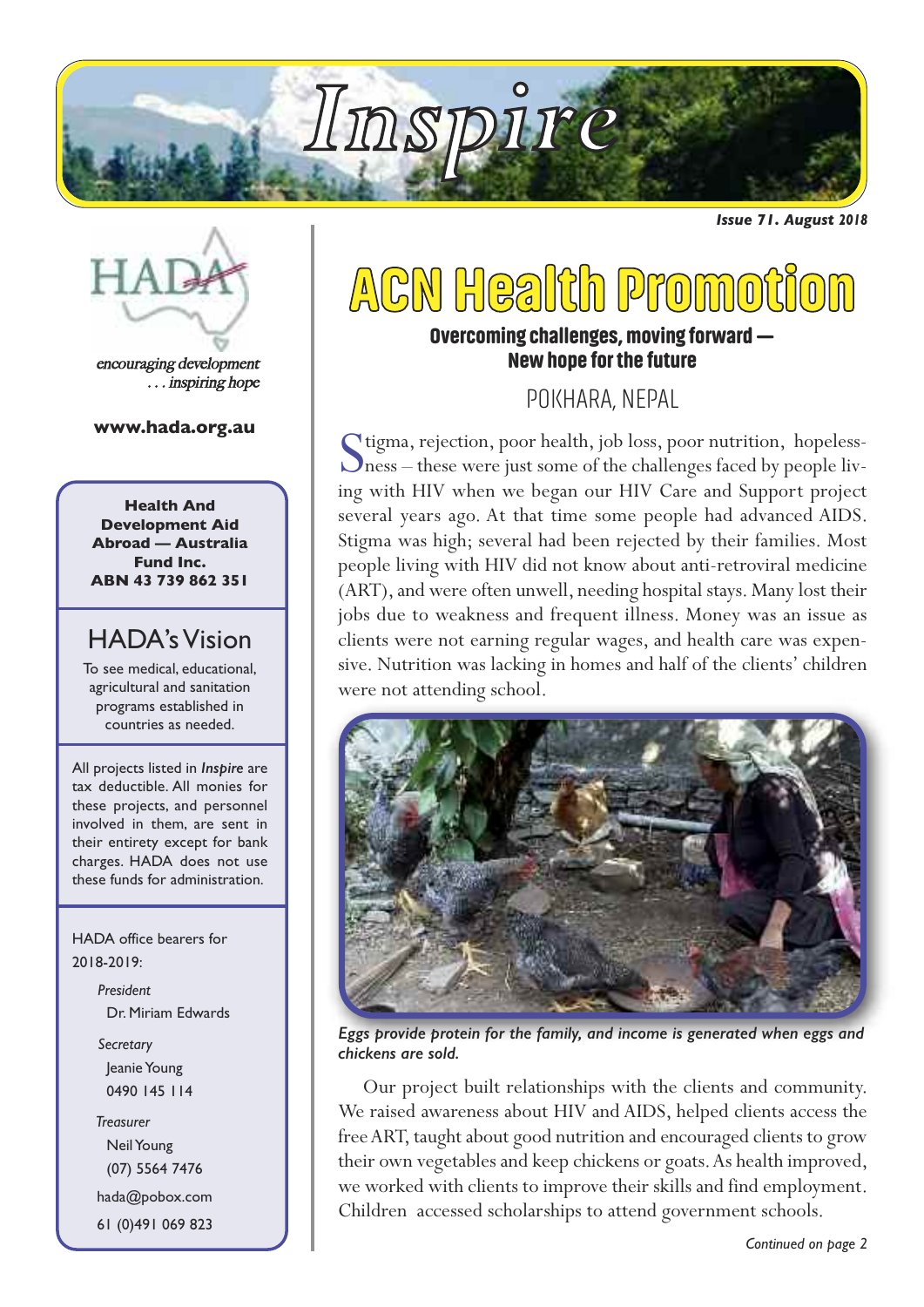We also provided counselling, health advice, a self-help group, income generation support and encouraged clients to look ahead and plan for their future.

Now, several years later, all the clients who had advanced AIDS have died. Some clients have been reconciled with their families and left Pokhara to go



#### *Growing tomatoes.*

to stay with them.The remaining clients are taking ART medication, and health has markedly improved. All the men are in paid employment and we are working with several of the women on various income generation possibilities. Children are

now attending school, and most families are growing vegetables which

## **Nepal: Roma's Story**

How can <sup>I</sup> care for my grandson when I am too sick to work?" Roma asked."I want " him to have a better life than mine." As a young woman, Roma was happily married to a respected man in her village, loved their little daughter, and enjoyed working in their fields and small shop. She was looking forward to a bright future.Then her husband starting spending a lot of their money on alcohol.The drink made him abusive to both her and their daughter. It was a relief for Roma each year when he went to India for six months to work. But while in India, he contracted HIV and on return, transmitted it to Roma.

After hearing about Roma, our staff visited her. She was living with Pradip, her seven-year-old grandson in a small hut in the village. Roma's husband had left her and married a second wife. Her daughter was struggling with depression, and had left Pradip with Roma to raise. Roma had

they cook for themselves and sell any extras. Nutrition has generally improved.

We are thrilled with the positive changes that have occurred over the last several years.These people have overcome many challenges and are moving forward into their future with hope.

#### **Chronic disease**

Health care has improved and people are living longer.With increased lifespan, lifestyle and dietary changes, chronic diseases such as diabetes, blood pressur problemse, heart disease, and lung disease are becoming more common. Many Nepalis are not used to dealing with chronic disease. Having to manage disease by taking long-term medications or making longterm lifestyle changes is not well understood. Most are used to acute infectious diseases where a short course of medicine cures the problem – or by sacrificing chickens or goats to a local healer to fix something immediately. There is a big need for better awareness, understanding and management of chronic conditions,and support for people who are caring for chronically ill or frail elderly family members.

We are now talking with the local community about expanding the current HIV Care

and Support service to include people with other chronic diseases.

*~ Dr Julie Lincoln*

no idea where her daughter was. She was doing her best to care for her grandson, but was often too weak and sick to work

and was struggling to survive. Both Roma and her grandson were very weak and malnourished.

After we took Roma for a checkup, she started taking free anti-retroviral medicine (ART). She learned about good nutrition and hygiene. Practicing good hygiene, eating nutritious food and taking ART, her health improved; she grew stronger and was able to work again. A local church provided a scholarship for her grandson to attend school. Roma went to income generation training and began market gardening and keeping chickens. She has reconciled with her parents who had rejected her.

There have been challenges along the way. Roma still doesn't know where her daughter is, and worries about her. But for now, she and her grandson are doing well; Roma has the support of her family and village and she has hope for the future.



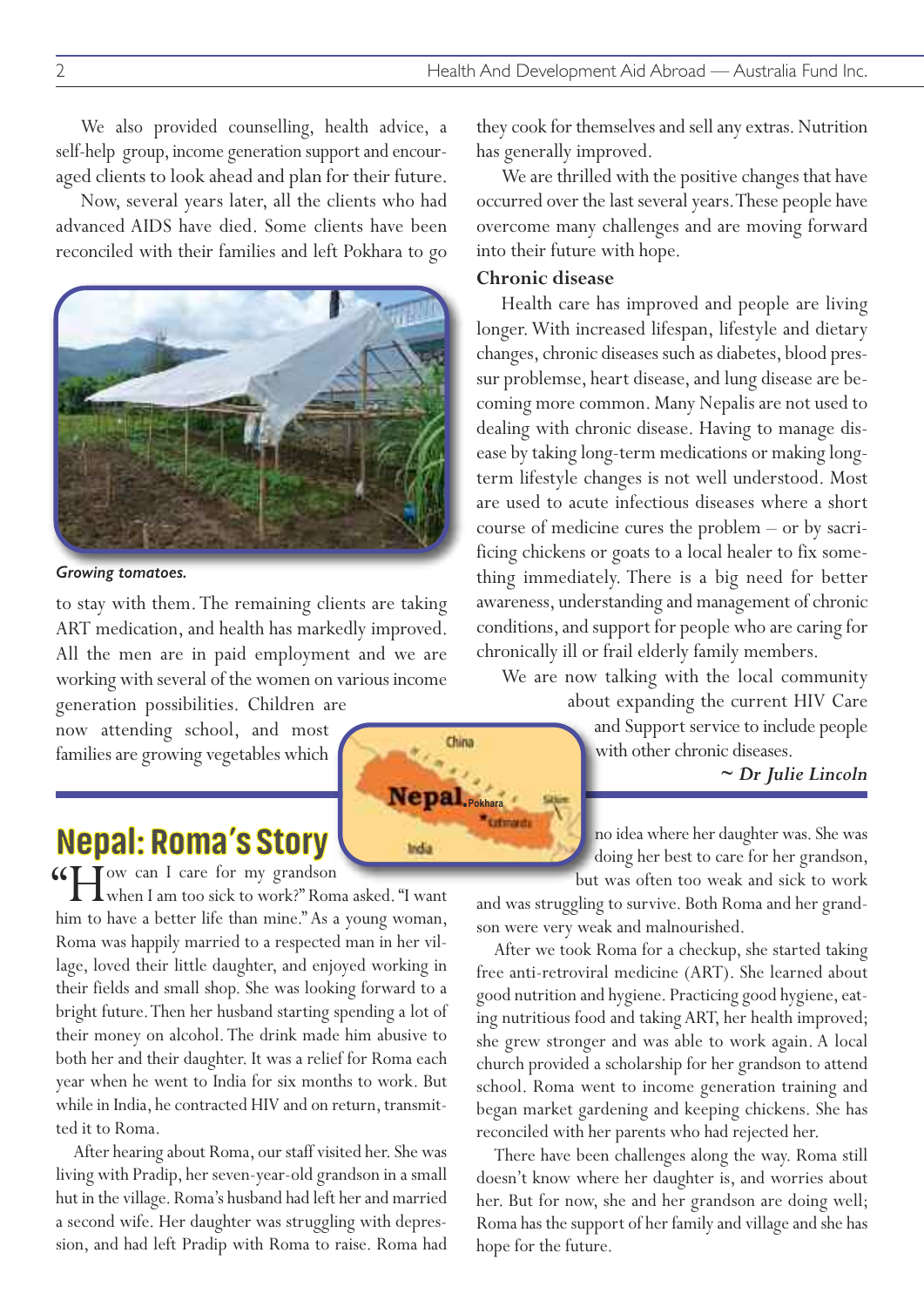# **HADA Astana's Community Centre**

### **KAZAKHSTAN**

**HADA Astana's Community Centre provides a**<br>free, safe place for peo-<br>ple to learn new skills and denity Centre provides a free, safe place for peovelop a sense of community with others. As the city around us keeps growing with people pour-



ing in from other cities and from small villages scattered across this vast landmass, there is desperate need for places where people can make connections and build some community. Our Community Centre strives to provide such a haven.

#### **English Club**

Our English Club has seen well over a thousand people join us through the years to practice English speaking. With English becoming more and more necessary, our Club is genuinely one of the few places where people can practice speaking with a native English speaker.The variety of participants is always interesting. Some are wealthy, some are poor. Some are "returnee" Kazaks, from neighboring countries.They often face discrimination and are considered outsiders. A few of our participants are alcoholics who have come from our alcoholism support groups. For them, it's a good opportunity to spend their time to develop in areas that can benefit their future and to be distracted from the struggle to avoid drink. Regardless of their backgrounds, most members come because they have found the sense of community and belonging they need.

#### **Mums andToddlers' Club**

As it nears 4:00 pm, the door opens and children up to age five, along with their mums, begin to enter the room.The children head straight to the toys and start playing with Lego or racing cars or putting on dress-ups.The mums catch up with each other about what has happened in the last lost in the world of creativity. Many mothers join them to "help" their child. As exciting as crafts and toys are, small children have tummies that growl and need to be filled, so things are cleaned up and a table is spread with fruit, snacks and juice. Once the children are finished and head back to the toys, the mums quickly come to the table to have tea together and swap stories and advice.

Relationships have been built and deepened over time and now they each look forward to this time when they can unwind with other mums and discuss the joys and struggles of motherhood in a safe, fun environment. One mum smiles and says, "My daughter looks forward to coming every week and is upset when she is sick



week.As soon as the children see the table being prepared for craft time with paints and art supplies, they come running over. For the next 30-45 minutes they become

and can't make it.What she doesn't realise is that I come for myself and not because she likes it!"

#### *~ David andTirzah Pichotta*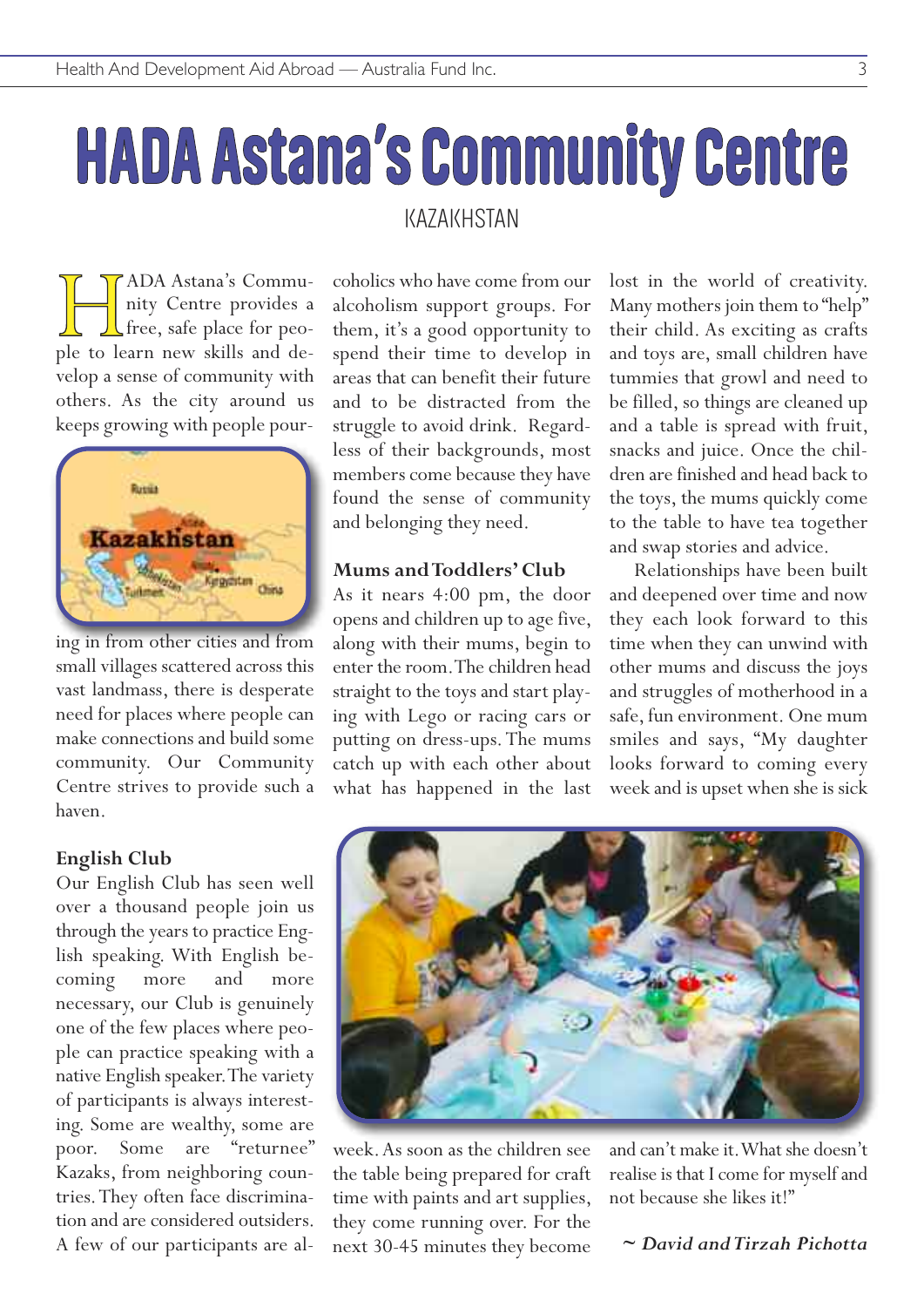## **THE ASHA BHAWAN HEADQUARTERS Community Building Project**

## 'BETEL' INDIA

*Petel* is a ministry committed to rescuing men and women from drug and alcohol addiction, and seeing them transformed into responsible citizens who have a valuable contribution to and women from drug and alcohol addiction, and seeing them transformed into responsible citizens who have a valuable contribution to make in their communities.

The work of Betel in Asia began in the city of Gurugram, on the outskirts of Delhi, in December



1999. From that time, we have seen the project established in 23 cities throughout India, Nepal and Mongolia.

More than 650 men, women and children are now in full-time residential care in these cities.

As evidence of the effectiveness of this ministry, the work of Betel in each of these 23 cities is now overseen by directors who themselves were at one time slaves of addiction. In the photo above most of them were gathered together at a leadership retreat in the north of India in March 2018. Half of them come from Islamic, Hindu or Buddhist backgrounds.

Our headquarters remain in the Gurugram/ Delhi region, where we have also established children's shelter homes.These predominantly care for those who have been victims of their parents' addictive lifestyle.

Some years ago, we were gifted a five-acre plot of land in the Gurgaon district. In November 2013 we began construction of the above project.As well as serving as our Head Office, this facility will give residential housing to some 150 men, women and children, as well as serving as our Asian training and conference centre.

Below is a bird's-eye view of the plan, with the total cost of construction being estimated at \$2,200,000.

To date, the construction is well advanced on several buildings, with approximately \$1,200,000 having been spent.

With the provision of a further \$300,000, these buildings could be finished, and occupied by all the residents in this community. This would take another six months.

To complete the remainder of the buildings, and see the complex fully functional, we require a further \$700,000.This could all be done within the next 12 - 18 months.



Each year we continue to reach more Asian cities with this outreach.The completion of this project will greatly extend our capacity to do so.

*~ Keith Bergmeier*

**Health And Development Aid Abroad PO Box 733, Ashmore City, Qld 4214, Australia**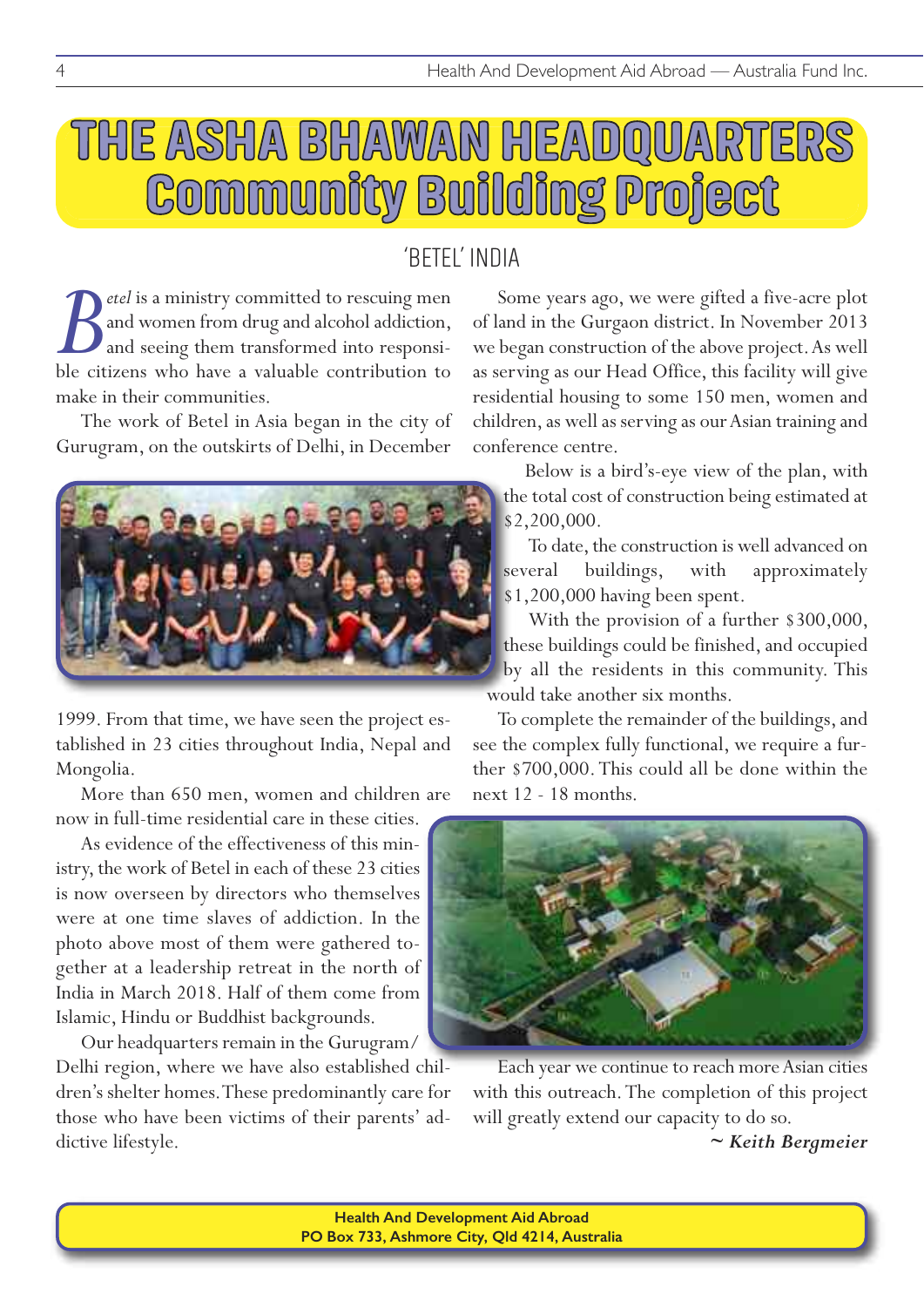## **Current HADA Projects**

## All projects listed are approved for tax deductibility  $\sum_{\text{enconaging development}}$

#### *AFGHANISTAN*

#### **NOOR-Ophthalmic Technician Training Program**

#### Manager: Liz Green

• Providing training for the treatment of eye conditions [AFG-010]

#### *AFRICA and ASIA*

#### **Medical Training in Africa and Asia** Manager: Dr Judith Goh

• Training African and Asian doctors in treating women with genital tract fistula [AFR-010]

#### **Library Aid International Inc**

#### Manager: Peter Cunningham

• Providing books for schools to improve educational outcomes and life opportunities. [AFR-011]

#### *BANGLADESH*

#### **New Hope Ministry Bangladesh Trust**

Manager: Warwick Lloyd

- **Rural project** to help orphanage self sufficiency [BGD-010]
- **Multi-Purpose Educational Buildings** [BGD-012]

#### *BURUNDI*

#### **Mustard Seed Projects**

#### Manager: Des Willmott

• Meat chickens, fish farming and biogas projects [BDI-010]

#### *CAMBODIA*

#### **Siem Reap**

Manager: Jonathan and Heleen Wolters

- **Bridge of Hope:** Working with families and communities to prevent children at risk becoming street children (or sold/ ending up in prostitution). [KHM-010]
- **Family Sponsorship** [KHM-018]

#### **Good Neighbours Pre-School**

Manager: Julie and Will Fowles

• A pre-school for disadvantaged children [KHM-013]

#### *CHINA*

#### **Hope Of Tomorrow**

Managers: Daniel and Irene Kim [CHN-014]

• Giving hope to the blind [CHN-013]

#### *INDIA*

#### **Asha Bhawan Community Building Project**

Manager: Keith Bergmeier

• Rescuing men and women from drug and acohol addiction and seeing them transformed into responsible citizens [IND-050]

#### **Maxton Strong School Kindergarten Upgrade**

Manager: Rick Shipway [IND-014] Manager: Clifton Shipway [IND-015]

• Kindergarten Upgrade: to provide suitable education facilities for early learners [IND-019]

#### **Maxton Strong School Staff Accommodation**

• Building accommodation for school staff [IND-018].

#### *IRAQ*

#### **Sulaymaniyah, Kurdistan Optician Training Centre**

• Apprenticeship program for opticians [IRQ-010]

#### *KAZAKHSTAN*

#### **HADA, Astana**

Manager: David Pichotta [KAZ-013]

- **Alcoholism**: Education, literature, and support groups for alcoholics and their families [KAZ-010]
- **Open Doors Community Centre**: a place to gain employable skills and life skills for young adults, couples and parents [KAZ-011]
- **Valueology**: assisting schools by providing materials, and teaching values to teenagers [KAZ-012]

#### *MONGOLIA*

#### **Good Neighbor Society, UlaanBaatar** Manager: Tsegmid Delgermaa

• Family Development Program [MNG-010]

#### **Good Neighbour Society — Mobile Drop-In Centre**

- Manager: Corrie van der Esch [MNG 019] • Assist homeless people in Ulaan-
- Baatar [MNG-018]

#### **Elio Day Care Centre**

• A preschool for children in a poverty stricken area [MNG-020]



... inspiring hope

#### *NEPAL*

#### **ACN Health Promotion**

Manager: Dr Julie Lincoln [NPL-011] • Providing access to safe drinking water and toilets, improve knowledge of hygiene/ sanitation, nutrition and preventable diseases [NPL-012]

#### *PAPUA NEW GUINEA*

#### **PK4 Haus Pikinini Orphanages Development**

- Manager: Donna Harvey-Hall
- Building orphanages to create a positive, loving environment for abandoned and neglected children [PNG-010]

#### *SIERRA LEONE*

#### **Syke Street School**

- Manager: Dr Themi Adamopoulo
- Providing school canteen, medical clinic, and toilets [SLE-013]

#### **PK4A Orphanages Development**

• Building orphanages to create a positive, loving environment for abandoned and neglected children. [SLE-012]

#### *SOUTH AFRICA*

#### **My Father's House Worceste**r

Manager: Jan Buchanan [ZAF-011] • **Community Centre** for vulnerable teenagers [ZAF-010]

#### *UGANDA*

#### **Grace Care Child Program**

- Manager: Emmanuel Kanuli
- To build classrooms for orphaned/ disadvantaged children [UGA-020]

#### *VANUATU*

#### **Victory School of Hope**

• To build new classrooms for school in Blacksands community [VUT-010]

#### *ZAMBIA*

#### **Oasis Care Project, Ndola**

Manager: Lainah Phiri [ZMB-013]

- **Market garden** for orphanage [ZMB-010]
- Gardeners: Benson and Alison [ZMB-012]

#### *DISASTER RELIEF*

- Bangladesh floods [DIS-000]
- Help for Syrian refugees [DIS-010]

#### *WHERE MOST NEEDED*

The board will allocate these funds to projects in most need [WMN-010]